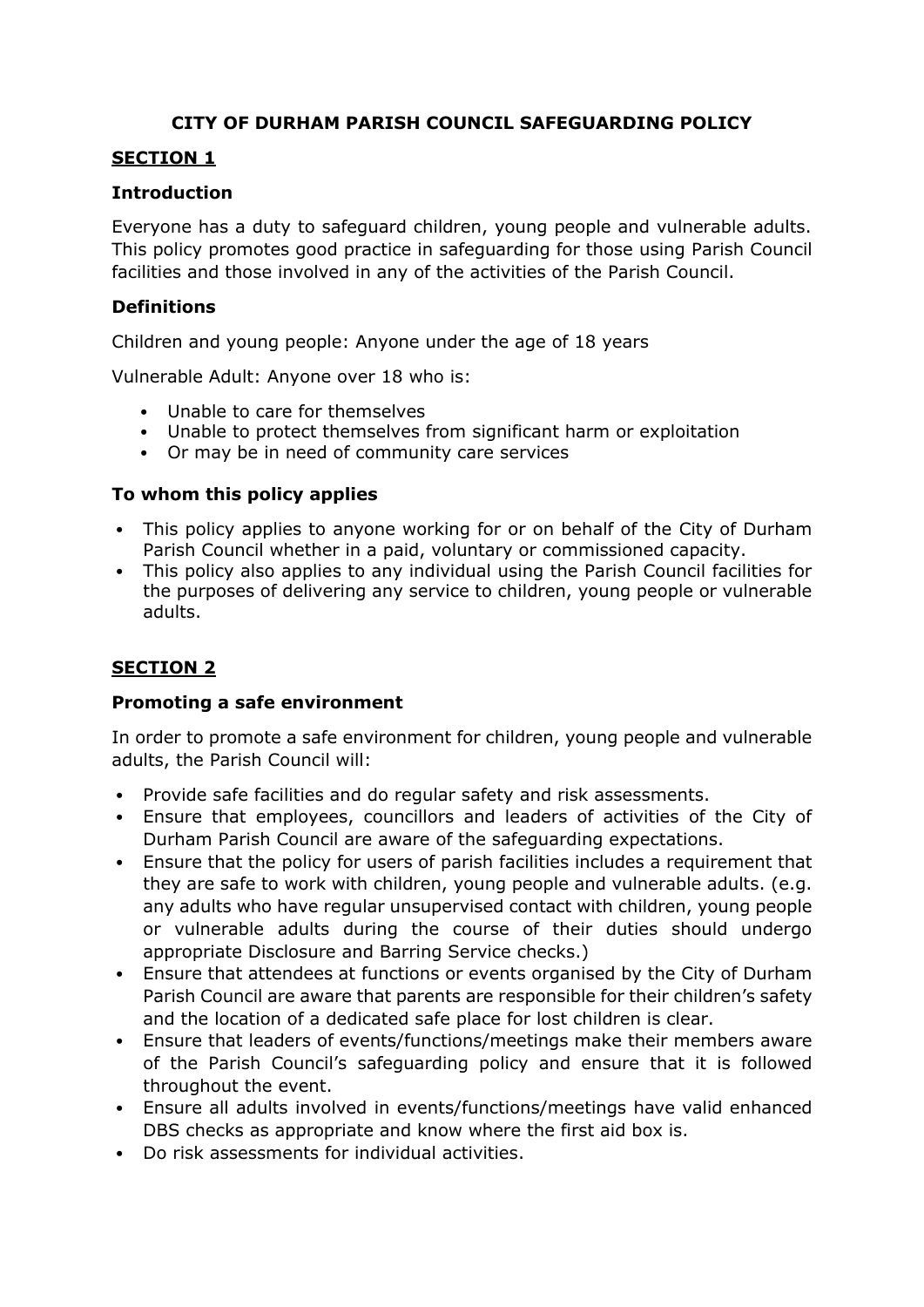# **SECTION 3**

### **Safe working practice**

All those involved in City of Durham Parish Council activities must follow the safeguarding policy and procedures at all times. They must:

- Never leave children, young people or vulnerable adults unattended with adults who have not been subject to a Disclosure and Barring Service (DBS) check.
- Plan activities to involve more than one person being present or at least in sight or hearing of others. Alternatively, record, or inform others of their whereabouts and intended action.
- Where possible, have male and female leaders working with a mixed group.
- Ensure registers are complete and attendees are marked in and signed out (all children must be collected by a teacher/parent/carer/ guardian).
- Ensure that photos or videos of individuals are not taken without written permission from parents/ carers.
- Ensure all staff and volunteers have access to a first aid kit and telephone and know fire procedures. Ensure that where a child, young person or vulnerable adult needs assistance with toilet trips and when first aid is required, that this is carried out in pairs or in the latter case, that it is carried out where they can be seen.
- When working outside, ensure activities, breaks and clothing are suitable for the weather conditions and that shelter is available where possible.

### **Expectations of behaviour**

All those involved in City of Durham Parish Council activities should:

- Ensure that communications, behaviour and interaction with users should be appropriate and professional.
- Treat each other with respect and show consideration for other groups using the facilities.
- Refrain from any behaviour that involves racism, sexism and bullying and in addition to report any instances of such behaviour to group leaders, parish councillors, the parish clerk or parents and carers, as appropriate.

## **SECTION 4**

### **Allegations against staff and volunteers**

- All staff and volunteers should take care not to place themselves in a vulnerable position with a child or vulnerable adult.
- If an allegation is made against a member of staff or volunteer, the person receiving the allegation will immediately inform the Chair of the Parish Council.
- All staff and volunteers should be aware of their duty to raise concerns about the attitude or actions of colleagues and appropriate advice should be sought from Durham County Council's Safeguarding Team.

### **What should be a cause for concern**